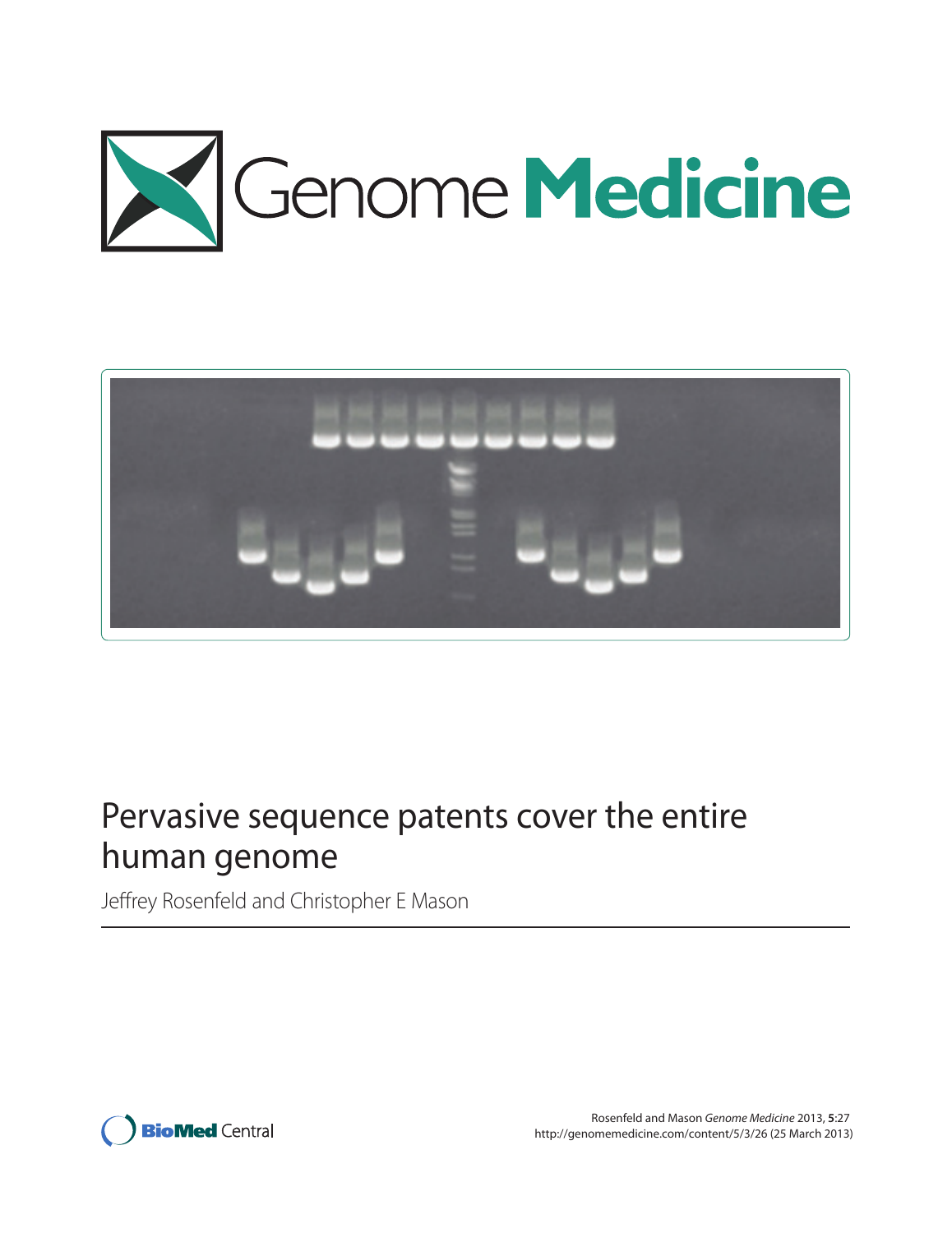

# **CO RR E S P O N D E N C E**

# Pervasive sequence patents cover the entire human genome

Jeffrey Rosenfeld<sup>1,2</sup> and Christopher E Mason<sup>\*3,4,5</sup>

# **Abstract**

The scope and eligibility of patents for genetic sequences have been debated for decades, but a critical case regarding gene patents (Association of Molecular Pathologists v. Myriad Genetics) is now reaching the US Supreme Court. Recent court rulings have supported the assertion that such patents can provide intellectual property rights on sequences as small as 15 nucleotides (15mers), but an analysis of all current US patent claims and the human genome presented here shows that 15mer sequences from all human genes match at least one other gene. The average gene matches 364 other genes as 15mers; the breast-cancer-associated gene BRCA1 has 15mers matching at least 689 other genes. Longer sequences (1,000 bp) still showed extensive cross-gene matches. Furthermore, 15mer-length claims from bovine and other animal patents could also claim as much as 84% of the genes in the human genome. In addition, when we expanded our analysis to full-length patent claims on DNA from all US patents to date, we found that 41% of the genes in the human genome have been claimed. Thus, current patents for both short and long nucleotide sequences are extraordinarily nonspecific and create an uncertain, problematic liability for genomic medicine, especially in regard to targeted re-sequencing and other sequence diagnostic assays.

# **Introduction**

Gene patents are a class of intellectual property that give the patentee rights to the specific sequences in the claims of a patent, providing the exclusive right to make, use, sell, and import a molecule consisting of a claimed sequence. In 2001, the US patent office issued formal guidelines on what is acceptable patent material in the

\*Correspondence: chm2042@med.cornell.edu

<sup>3</sup>Department of Physiology and Biophysics, Weill Medical College, Cornell University, New York, NY 10065, USA

Full list of author information is available at the end of the article



© 2013 BioMed Central Ltd

human genome. It stated that DNA is eligible if it is 'isolated from its natural state and processed through purifying steps that separate the gene from other molecules naturally associated with it.' These guidelines specified that any gene or sequence patent also needs to show 'specific, credible, and substantial utility' [1]. To date, there are over 40,000 patents on DNA molecules [2,3], including those on the breast and ovarian cancer genes BRCA1 and BRCA2 [4], indicating that patents on DNA are a widespread and significant class of intellectual property that have increased consistently since the 1980s (Figure 1).

Some DNA patents are for a very specific series of nucleotides (such as 5'-ATGCGACGGATCGATC-3') or an exact chemical structure (such as a DNA molecule modified with a fluorescent probe), but diagnostic DNAbased patents have broader claims [5]. These patents are used to find mutations in various disease-related genes, and the specified DNA sequence as well as any other similar sequence are often covered within the patent claim. This is because there are many (at least  $[(2^N) - 1]$ ) possible combinations of mutations for a gene [6]. Diagnostic gene patents are therefore written to find any known or unknown variation of a gene. For example, in the Association of Molecular Pathologists (AMP) v. Myriad case, the broadest intellectual property rights on BRCA sequences come from several related claims in patent 5,747,282:

Claim #1. An isolated DNA coding for a BRCA1 polypeptide, said polypeptide having the amino acid sequence set forth in SEQ ID NO:2 (the BRCA1 cDNA).

Claim #2. The isolated DNA of claim 1, wherein said DNA has the nucleotide sequence set forth in SEQ ID NO:1 (the BRCA1 gene).

Claim #5. An isolated DNA having at least 15 nucleotides of the DNA of claim 1

Claim #6. An isolated DNA having at least 15 nucleotides of the DNA of claim 2.

In 2010, in the first ruling on AMP  $\nu$ . Myriad, a US District Court stated that all of these patent claims were invalid and that isolated DNA is 'not patentable subject matter'. Then, in 2011, the US Court of Appeals for the Federal Circuit overturned this ruling (2 to 1 decision)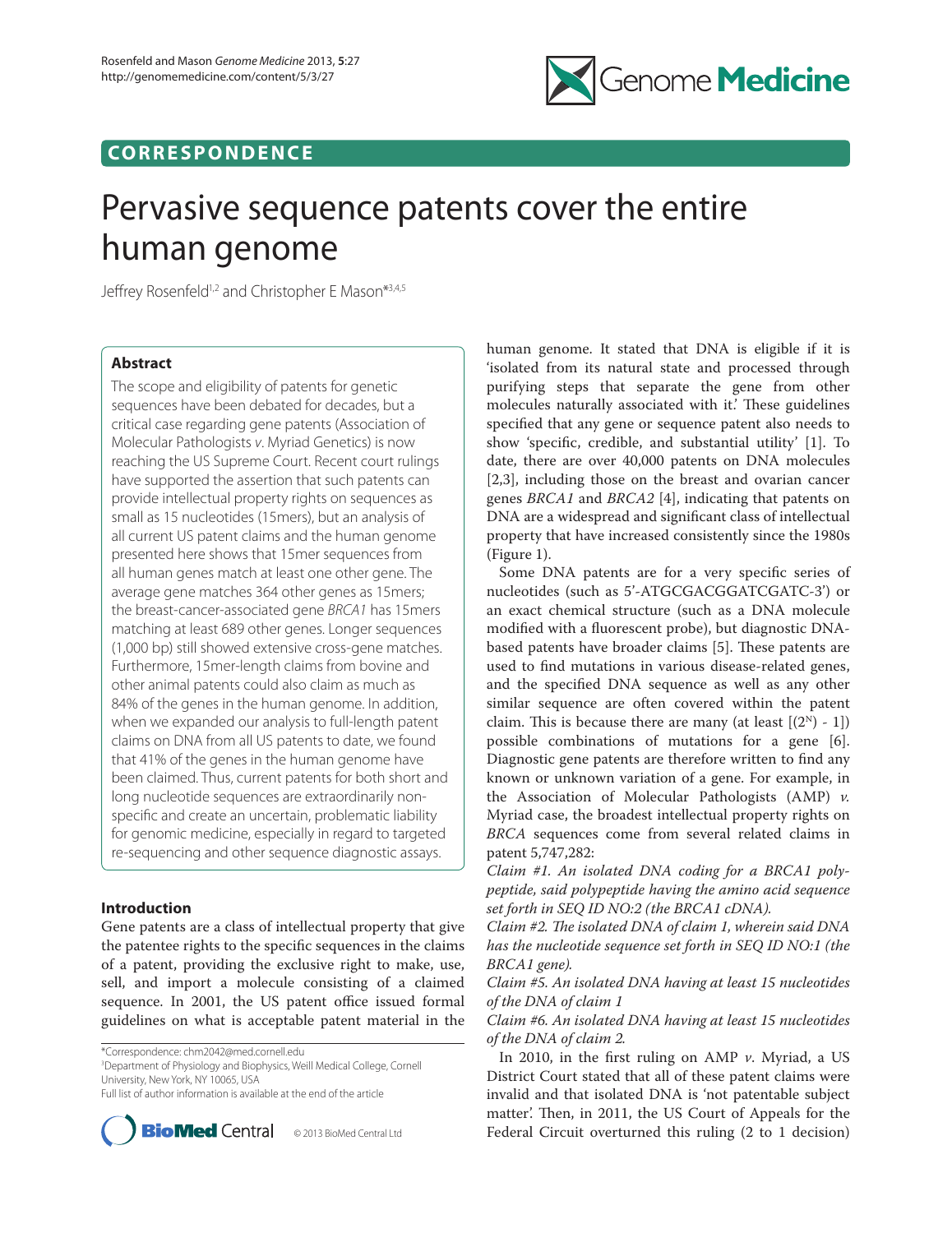

and stated that an isolated DNA molecule is 'markedly different' from native genomic DNA and that fragments of the BRCA genes can be patented. After a re-hearing in light of another case (Mayo v. Prometheus), the same decision was issued by the Federal Circuit in August 2012. Recently, the Supreme Court decided to hear arguments in the case, opening a re-examination of the lower courts' decisions and rationale on these gene patents and their claims.

Notably, the Federal Circuit's decision declared that even a short, isolated DNA molecule such as 'ACGT' is different from the 'NNNNN-ACGT-NNNNN' present within a chromosome (AMP v. Myriad, Federal Circuit 2012), because it will not be connected to a sugar via a phosphodiester bond and will have a hydroxyl group instead of a bond to a phosphate (Figure 2). Thus, even a 15 nucleotide fragment of DNA in Claim #6 from Patent '282 is claimed to be 'markedly different'. However, we observe that the Court's ruling is overly broad for at least three reasons. First, it relies on the sequences having chemical features and side-chains that are not actually present in the patents (Figure 2): the claims are for a linear series of nucleotides, not a specific chemical structure. Second, if allowed to be so broad, these claims could also create a monopoly on all epigenetic and chemical variations of these sequences. Third, and perhaps most importantly, the non-specificity of 15mer sequences creates unclear infringement liability that has been even noted by the Court. Specifically, Judge Bryson



declared that claim 6 'is so broad that it includes products of nature (the BRCA1 exons) and portions of other genes. ... The other claim to a short segment of DNA, claim 5 of the '282 patent, is breathtakingly broad' (AMP v. Myriad, Federal Circuit 2012). To date, however, there has not been a genome-wide analysis of the uniqueness of 15mer sequences in patented genes.

Establishing the uniqueness of gene patents in DNA and cDNA could potentially have a large impact on the interpretation of these patents [7,8]. Previous work has examined Claim #5 with respect to other cDNAs on one chromosome (Chr1), and used these data to estimate that 15 infringing 15mers might exist for any cDNA [9]. However, these studies compared the likely uniqueness of cDNAs on the basis of an average degeneracy of the genetic code, leaving open the issue of exact DNA matches in the coding regions of genes and the genome. Also, a first estimate, made in 2005, calculated that 18% patents have emerged since (Figure 1). These results have been challenged in recent work [8], which has demonstrated that some gene patents for genetic sequences do not contain the DNA fragments within the actual claims. Thus, we sought to examine the current landscape of gene patents using empirical, exact matches to known genes that were confirmed to be present in patent claims, ranging from sequences of 15 nucleotides (15mers) to the full lengths of all patented DNA fragments. of human genes were patented [10], but many new DNA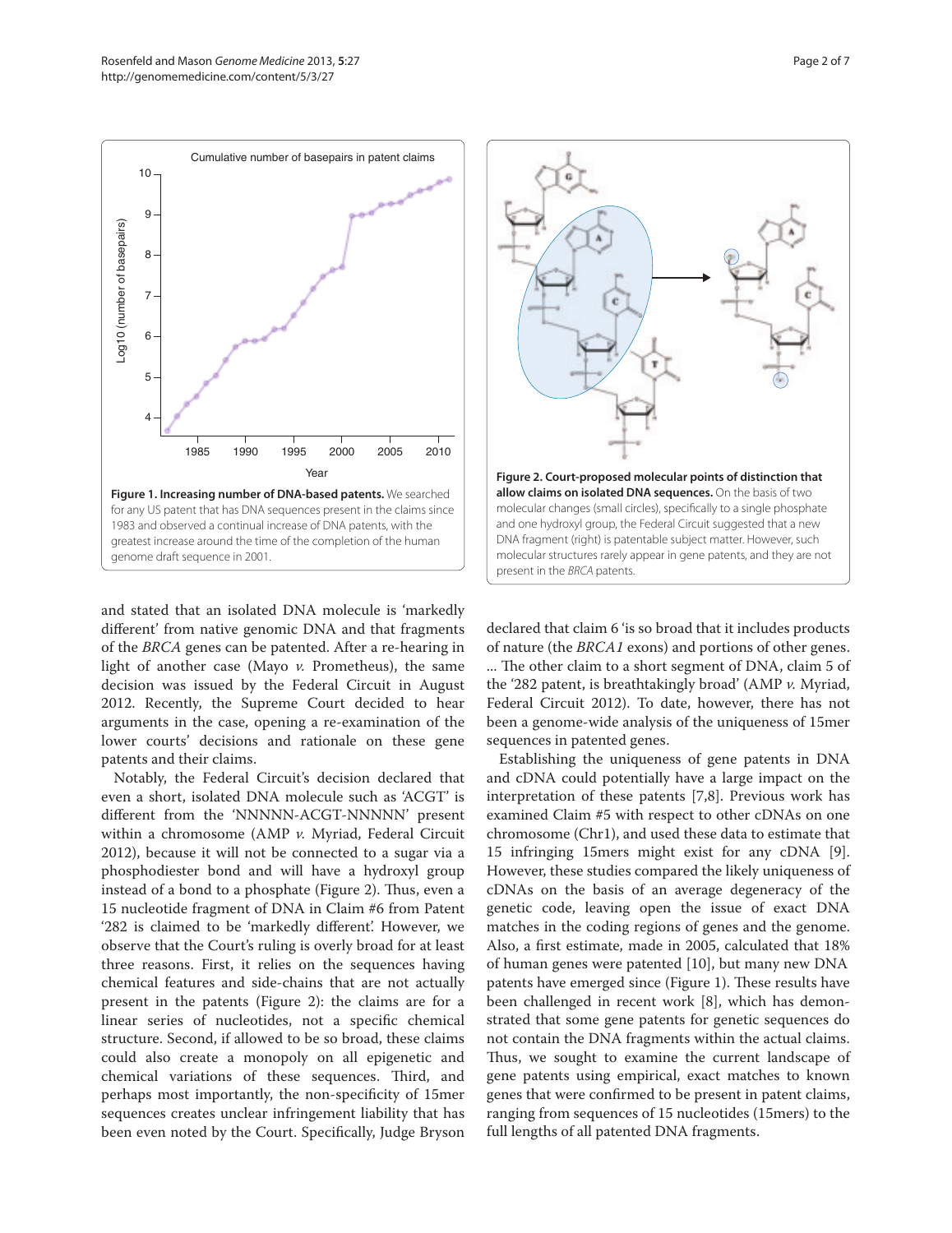### **Results**

We first examined the incidence with which 15mers  $(k = 15)$  from a given gene matched 15 mers in other genes using the most recent Consensus Coding Sequences (CCDS) database [11] of 18,382 high-confidence genes (see Methods and data). We incrementally divided each gene into k-mers (of between 15 and 1,000 nucleotides) and used the Bowtie alignment algorithm [12] to report every instance of a k-mer from one gene that perfectly matched the sequence of another gene. Our data showed that every gene in the CCDS database had a 15mer that matched the sequence of at least one other gene (Figure 3a). The number of matching genes ranged from as few as 5 (for MTRNR2L7) or 689 (for BRCA1) to as high as 7,688 (for *TTN*), corresponding to 0.01%, 4%, and 42% of all genes in the human genome. These results demonstrated that short patent sequences are extremely non-specific and that a 15mer patent claim from one gene will always 'cross-match' and patent a portion of another gene as well.

We then examined the distribution of 'cross-matches' for varying k-mers across all human genes. We found that the number of matches decreased as the k-mer size increased, showing an inversely proportional relationship of sequence uniqueness and k-mer size (Figure 3b). Notably, even 1,000 nucleotide fragments from known genes could still match 117 other genes, showing that long gene fragments can still show substantial nonspecificity. We then used the same alignment criteria to examine the uniqueness of the entire human genome (beyond just coding regions), and we found that 99.999% of 15mers in the human genome are repeated at least twice (see Methods and data). These data confirm the findings of previous studies that showed little sequence specificity for small k-mers in the human genome [13-15], but our data show for the first time that this global non-specificity of 15mers and longer k-mers impacts all gene patents, including those on BRCA1 and those claiming non-coding areas of the genome.

We next examined claimed sequences from existing gene patents, which spanned a wide range of sizes (Figure 4). We used sequences from published patent claims in the Cambia patent database (see Methods and data) and aligned them to the human CCDS gene set using the Basic Local Alignment Search Tool (BLAST). A previous analysis of patented genes carried out in 2005 estimated that 18% of known genes in the human genome were patented [10], but a recent study suggested that this estimate could be inflated as some sequences are not found in the patents' claims [8]. When we used the same criteria (150-nucleotide match, e-value  $= 0$ ) to search the most recent Cambia database, ensuring that the sequences were actually present in the patents' claims (nt-inClaims.fsa, see Methods and data), we found that 21% (3,945/18,382) of human genes are currently claimed when these stringent parameters are applied. When we repeated this analysis with more commonly used BLAST parameters (e-value <0.05), we found that claimed sequences matched 9,361 (41%) of human genes (Additional file 1). Both results, using relatively stringent criteria, indicate an increase in patented genes since 2005 and show that current gene patents cover almost half of all known genes.

Additionally, when we took existing gene patents and matched their 15mers to known genes, we found that 100% of known genes have at least one 15mer claimed in a known patent. Current gene patents were observed to match each gene many times, with 1,295 matches to other genes on average (standard deviation 1,208). When we examined the amount of total sequence space in human genes that is covered by 15mers in claims from current patents (Additional file 2), we found 58 patents whose claims covered at least 10% of the bases of all human genes. The top patent was US7795422, whose claims' sequences matched 91.5% of human genes. Interestingly, we also observed a patent for improving bovine traits (US7468248) with explicit claims for 15mers that matched 84% of human genes. This patent was not even aimed at any human sequence, yet covered a majority of human genes once we examined the claim's matches at the 15mer scale.

#### **Discussion**

These results have striking implications for the AMP  $\nu$ . Myriad Genetics case, gene patent litigation, and other patent legislation. The demonstrated non-specificity of sequence uniqueness across the genome suggests that the Supreme Court should use this case to clarify the law on gene patents. If patent claims that use these 15mer or other short k-mer sizes are enforced, it could potentially create a situation where a piece of every gene in the human genome is patented by a phalanx of competing patents, with potentially harmful consequences for genetic testing laboratories and research groups performing targeted sequencing on any gene, in virtually all species.

Our data show that currently claimed nucleotide sequences in US patents cover at least 41% of existing genes, as identified by BLAST alignment matches, and as many as 100% when allowing for 15mers. We also observed a large number of cross-kingdom exact matches of 15mers, indicating that not only human genetic sequences are in play: entire patent families from plant genomics can similarly claim the majority of the human genome. As both plant and animal patents claim short sequences, as well as those with low homology (45 to 55%), any claimed sequence will inevitably match many others. Yet, importantly, we observe that there is no ideal k-mer size that will preclude matches with another gene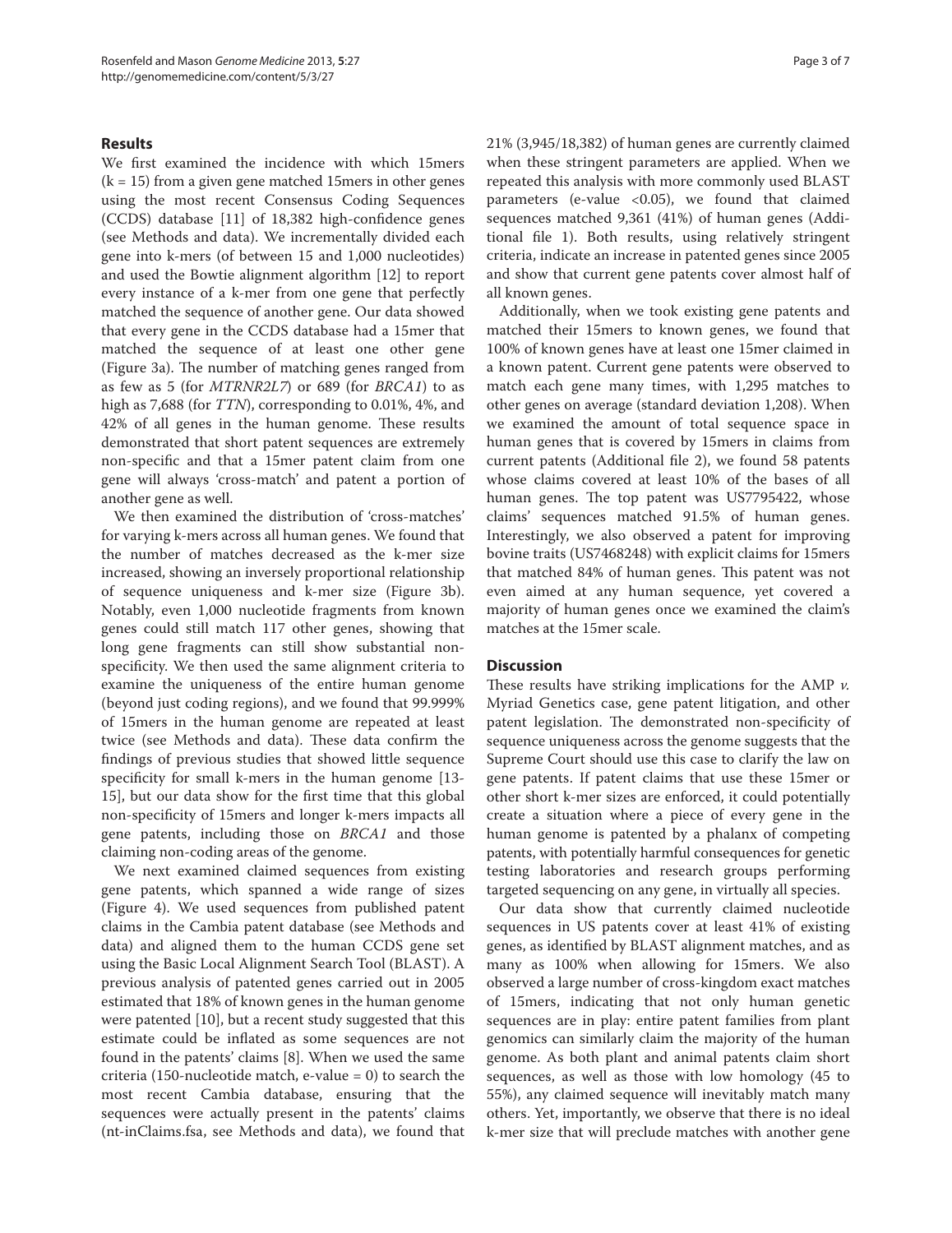Rosenfeld and Mason Genome Medicine 2013, **5**:27 http://genomemedicine.com/content/5/3/27



**Figure 3. Total matches and average number of other genes patented plotted against k-mer size.** We searched for matches of a given fragment size (k-mer) of all genes relative to all other genes. We fragmented each Consensus Coding Sequence (CCDS) gene (n = 18,382) into variable lengths (x-axis) and then **(a)** summed the percentage of genes that would match another CCDS gene (y-axis). **(b)** We then examined, for each gene, the number of other genes that would match any of its own k-mers. We plotted the distribution of these cross-gene matches (y-axis) across all CCDS genes, with a varying k-mer size (x-axis). Boxplots show the distribution of the data as the median (middle line), 75<sup>th</sup> and 25<sup>th</sup> percentiles (top and bottom of red boxes, respectively) and any data points beyond the distribution (shown as dots).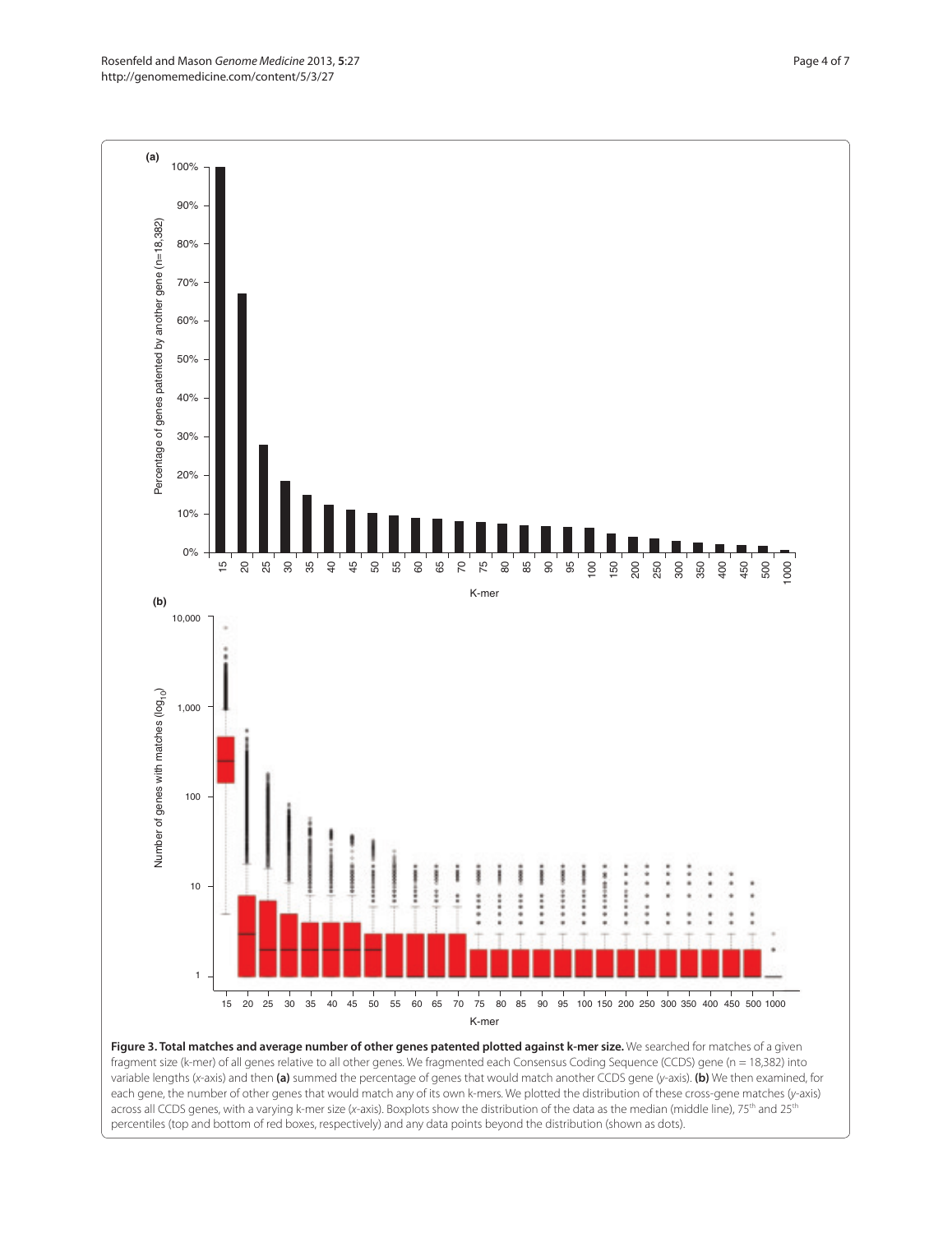

in the genome. Thus, the non-specificity needed for diagnostic patents to find any mutated sequence of one gene expands their property rights to hundreds or thousands of other genes.

Some have commented that whole-genome sequencing (WGS) might avoid some of these infringement problems [8], as no targeted fragment that contains a patented sequence is specifically isolated when shotgun-based approaches are used for sequencing. There is, however, no specific case precedent that yet supports this conclusion, and as such, legal ambiguities still affect WGS. These infringement risks are also still very clear for PCRbased or enrichment-capture strategies, which directly overlap with these patents by enriching for a molecule that contains BRCA1 or the targets of other patented genes. These targeted methods currently represent the vast majority of clinical sequencing for diagnostic medical decisions in molecular pathology, and they will likely be used for a long time as validation technology for any WGS approaches.

These claims' non-specificity highlight a large problem with gene patents, but there are at least four other potential dangers inherent to these patents. First, since almost all claimed genetic sequences from gene patents are simple DNA sequences that lack atomic-scale molecular structures, the patenting of specific gene sequences could prevent their use in other modalities of research. For example, patents could prevent work involving epigenetic and transcriptional studies of a gene in which some bases contain methyl groups (for example, a comparison of TACTGG and TAC<sup>m</sup>TGG) or hydroxylmethyl groups, both of which are important for cancer [16] and RNA regulation [17]. Second, patents on one gene can prevent research on any pseudogene of the original gene, such as BRCA1's pseudogene (BRCA1P1), even though pseudogenes can have their own independent function in a cell. Third, if these 15mer and other gene patent claims are allowed, new regions of the human genome that are still being discovered and annotated could be patented as soon as they are sequenced. Last, understanding pleiotropy for any gene depends on the ability to examine a gene in every context, and one patent on a gene's single known function limits any ability to discover the gene's many other possible functions. For example, beyond breast and ovarian cancer, there are 19 other cancers in The Cancer Genome Atlas [18] that are also associated with common mutations in BRCA1 (Figure 5), yet only Myriad Genetics has the right to an isolated molecule containing BRCA1 from any of these patients. Taken together, gene patents represent a sharp conflict between the public goods of medical knowledge and improved health and the private goods of rewarding innovation and entrepreneurial risk-taking.

Fortunately, there is precedence in US history for resolving such a medical-legal conflict. In 1992, a US patent was issued (#5,080,111) for a 'self-sealing episcleral incision', and this patent required a license of \$4.00 per operation for any doctor to use the method. A lawsuit was filed against the patent by the American Medical Association (AMA), which strongly condemned 'the patenting of medical and surgical procedures' and began to work with Congress to outlaw the practice. The AMA argued that the best surgical techniques should not be denied to patients, simply because of legal reasons or fees. In 1995, the United States Code was changed accordingly, to add language that exempted any 'patient, physician, licensed healthcare practitioner, or a health care entity from infringement of a patented medical or surgical procedure, therapy, or diagnosis'. Thus, any surgeon could still patent a new method and stake claim as the inventor, but the patients' need to get access to the best medical care out-weighed the infringement of the intellectual property rights of surgeons.

Now that the era of genomic medicine is here, the US Supreme Court has the chance to shape the balance of the medical good and inventor protection. Given the falling price of genome sequencing and targeted resequencing, and the ubiquity of the genomics technologies, the urgency to resolve this uncertainly around gene patents has never been more salient. Failure to resolve these ambiguities perpetuates a direct threat to 'genomic liberty', or the right to examine one's own DNA. Our analysis and data provide strong evidence that the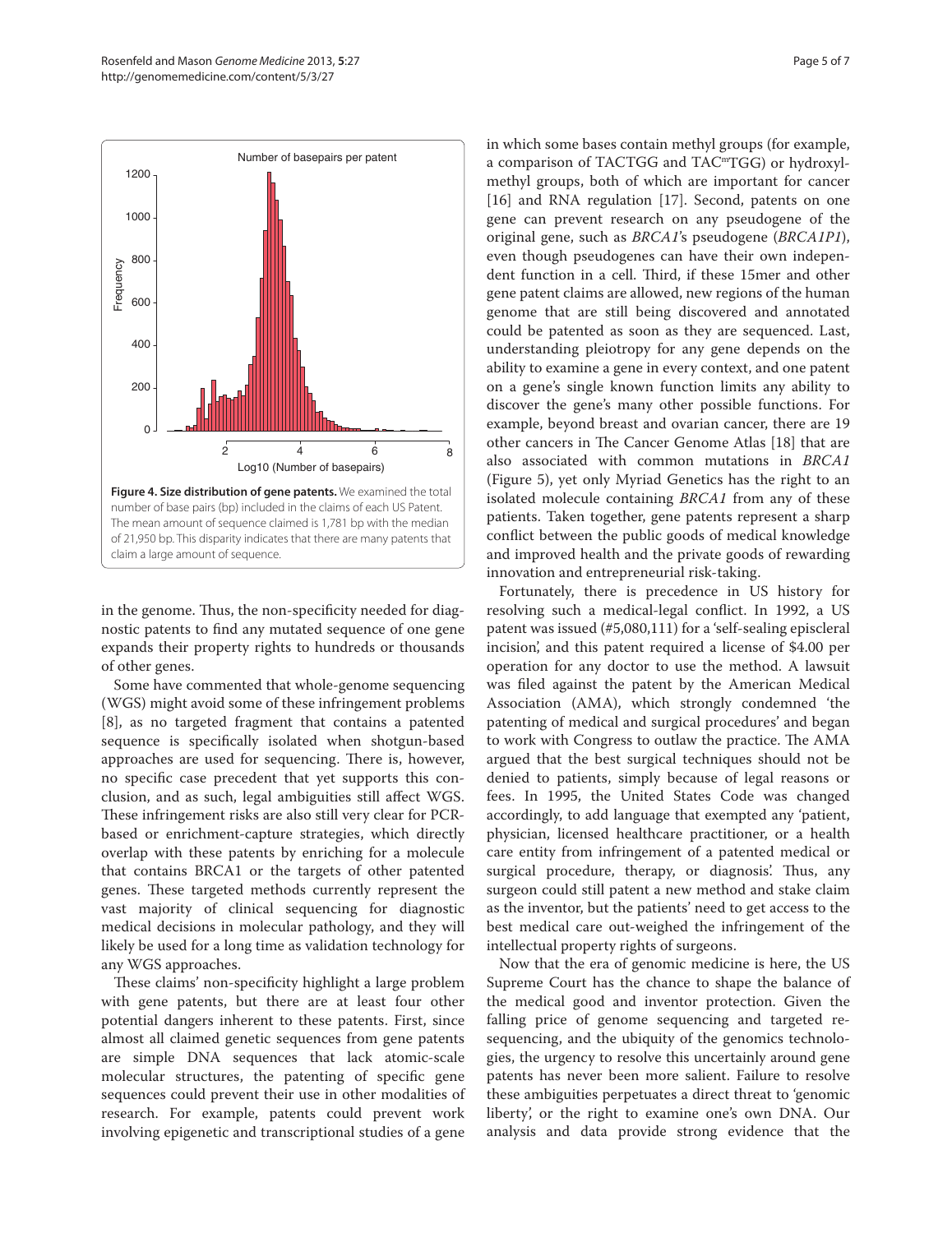

Supreme Court and Congress should limit the patenting of existing nucleotide sequences because of their broad scope and non-specificity in the human genome. Finally, we suggest that a research exemption or limited liability for patent infringement be implemented, as has been done for surgical techniques, which could craft a functional balance between the rights of inventors and the best application of personalized genomics for improved medical care.

# **Methods and data**

#### **Data sources**

We used gene sequences from the CCDS database, which were downloaded from the NCBI web site [19]. This is a curated set of high-confidence genes prepared by an international consortium [11]. It contains 18,382 genes having a total of 26,355 isoforms. For this analysis, we used the longest isoform of each gene as a single, representative sequence for that gene.

### **Tumor data from The Cancer Genome Atlas**

We used the public database from The Cancer Genome Atlas (TCGA) [18], and specifically the query and search tool at Memorial Sloan Kettering Cancer Center (MSKCC)

[20]. We used the query 'BRCA1' for the database search. Data queried on 9 March 2013.

#### **Claim-specific sequence identification**

Patents in the inClaims subset of the Cambia [21] patent sequence database were downloaded from [22]. This database has been curated to include all of the sequences from US Patents that are specifically contained within the claims of the inventions, and we validated 25 of these manually (from nt-inClaims.fsa) to confirm that they were correct.

# **Analysis**

#### **Short-read alignments**

For the comparisons of k-mers between genes, we used Bowtie (v0.12.5) to report all of the matches for each query. Each CCDS gene was split into all overlapping kmers of the designated length and these sequences were searched against all of the other genes.

#### **Long-read alignments**

The comparison of patents to genes was performed using the criteria used by Jensen and Murray [10]; specifically using BLAST version 2.2.25+ [23] to match at least 150